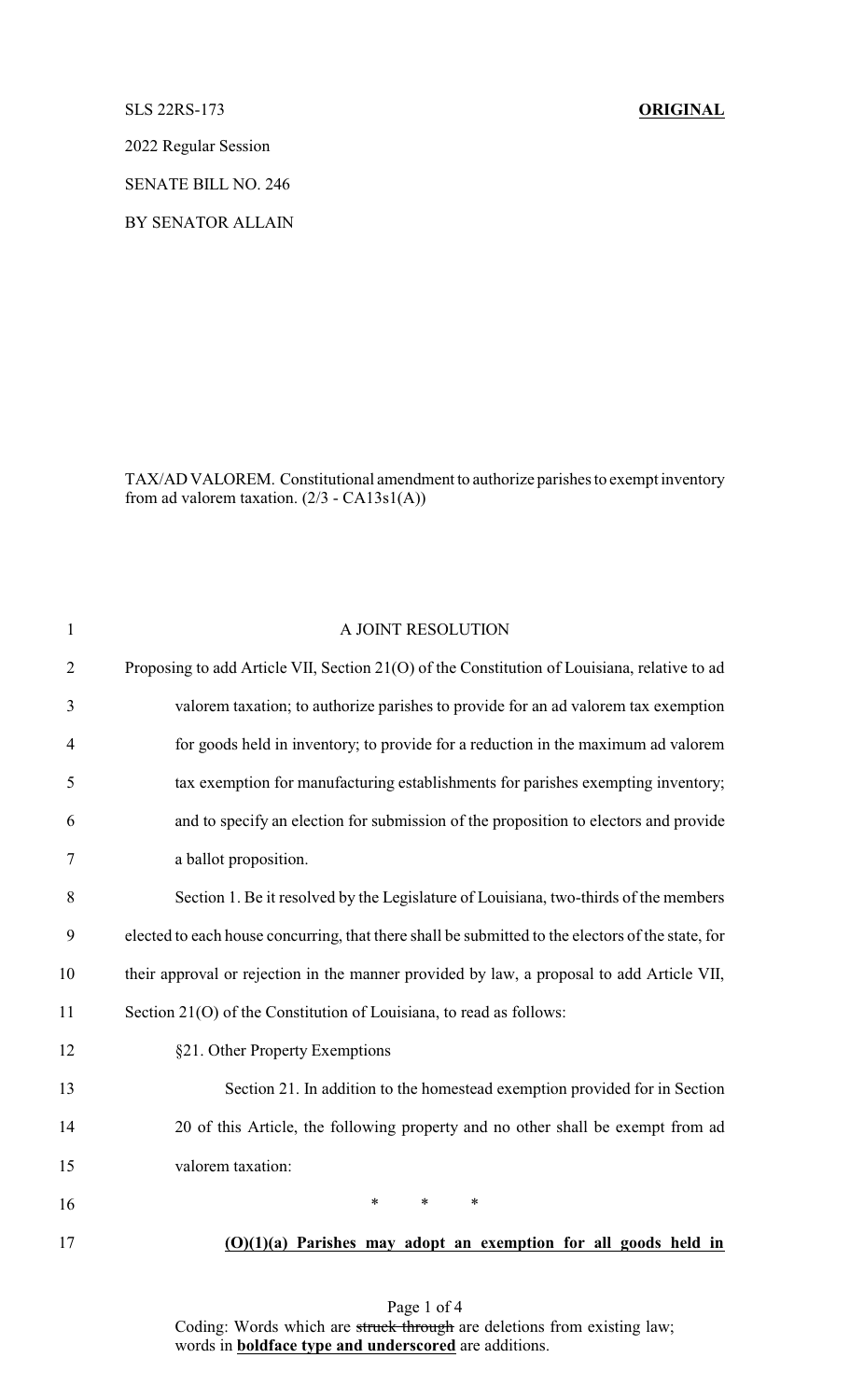| $\mathbf{1}$   | inventory in the parish from all ad valorem taxes imposed by all taxing           |
|----------------|-----------------------------------------------------------------------------------|
| $\overline{2}$ | authorities in the parish. The procedure for the adoption of this exemption shall |
| 3              | be as provided by law.                                                            |
| $\overline{4}$ | (b) The definition of "goods held in inventory" shall be as provided by           |
| 5              | law. Once enacted, the definition shall not be amended or repealed except by a    |
| 6              | law enacted by two-thirds of the elected members of each house of the             |
| 7              | legislature.                                                                      |
| 8              | (c) If a parish adopts this exemption, the exemption shall not be revoked         |
| 9              | except by a law enacted by two-thirds of the elected members of each house of     |
| 10             | the legislature.                                                                  |
| 11             | $(2)(a)$ No new contracts for exemption pursuant to Paragraph F of this           |
| 12             | Section may be entered into by the State Board of Commerce and Industry or        |
| 13             | its successor for new manufacturing establishments or additions to existing       |
| 14             | manufacturing establishments located in any parish that adopts the exemption      |
| 15             | for goods held in inventory pursuant to this Paragraph.                           |
| 16             | (b) No new contracts for exemption pursuant to Paragraph I of this                |
| 17             | Section may be entered into by or on behalf of any parish that adopts the         |
| 18             | exemption for goods held in inventory pursuant to this Paragraph.                 |
| 19             | $(3)(a)$ In parishes that adopt the exemption for goods held in inventory         |
| 20             | provided in Subparagraph (1) of this Paragraph, the State Board of Commerce       |
| 21             | and Industry or its successor, with the approval of the governor, may enter into  |
| 22             | contracts for the exemption from ad valorem taxes of a new manufacturing          |
| 23             | establishment or an addition to an existing manufacturing establishment in the    |
| 24             | parish, on terms and conditions as the board, with the approval of the governor,  |
| 25             | deems to be in the best interest of the state.                                    |
| 26             | (b) For purposes of the exemption provided by this Subparagraph, the              |
| 27             | terms "manufacturing establishment" and "addition" mean a new plant or            |
| 28             | establishment or an addition or additions to any existing plant or establishment  |
| 29             | that engages in the business of working raw materials into wares suitable for use |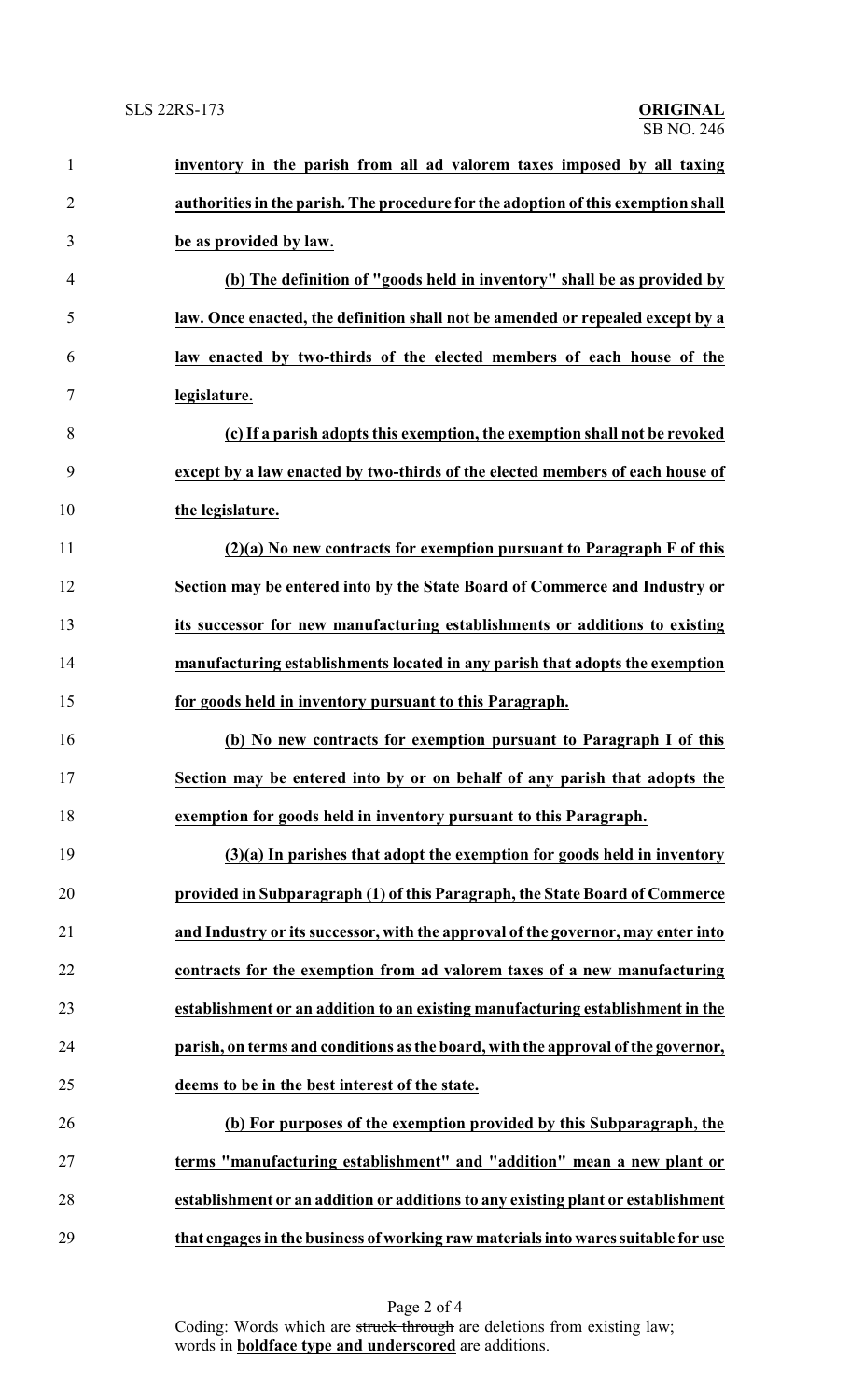| $\mathbf{1}$   | or that gives new shapes, qualities, or combinations to matter that already has               |
|----------------|-----------------------------------------------------------------------------------------------|
| $\overline{2}$ | gone through some artificial process.                                                         |
| 3              | (c) An exemption granted pursuant to this Subparagraph shall be for an                        |
| 4              | initial term of no more than five calendar years and may be renewed for a                     |
| 5              | second term of no more than five calendar years. A manufacturing                              |
| 6              | establishment or addition shall be eligible for a renewal only if it has met all the          |
| 7              | terms and conditions of the initial contract.                                                 |
| 8              | (d) No exemption contract entered into pursuant to this Subparagraph                          |
| 9              | shall exempt more than eighty percent of the ad valorem taxes that otherwise                  |
| 10             | would be owed to each tax recipient body.                                                     |
| 11             | (e) All property exempted pursuant to this Subparagraph shall be listed                       |
| 12             | on the assessment rolls and submitted to the Louisiana Tax Commission or its                  |
| 13             | successor.                                                                                    |
| 14             | (f) The approval process for this exemption shall be as provided in                           |
| 15             | regulations by the Board of Commerce and Industry or in an executive order                    |
| 16             | issued by the governor.                                                                       |
| 17             | Section 2. Be it further resolved that this proposed amendment shall be submitted             |
| 18             | to the electors of the state of Louisiana at the statewide election to be held on             |
| 19             | November 8, 2022.                                                                             |
| 20             | Section 3. Be it further resolved that on the official ballot to be used at said election     |
| 21             | there shall be printed a proposition, upon which the electors of the state shall be permitted |
| 22             | to vote YES or NO, to amend the Constitution of Louisiana, which proposition shall read as    |
| 23             | follows:                                                                                      |
| 24             | Do you support an amendment that authorizes parishes to exempt inventory                      |
| 25             | from ad valorem taxation in exchange for a reduction of the maximum                           |
| 26             | exemption for manufacturing establishments?                                                   |
| 27             | (Adds Article VII, Section 21(O))                                                             |